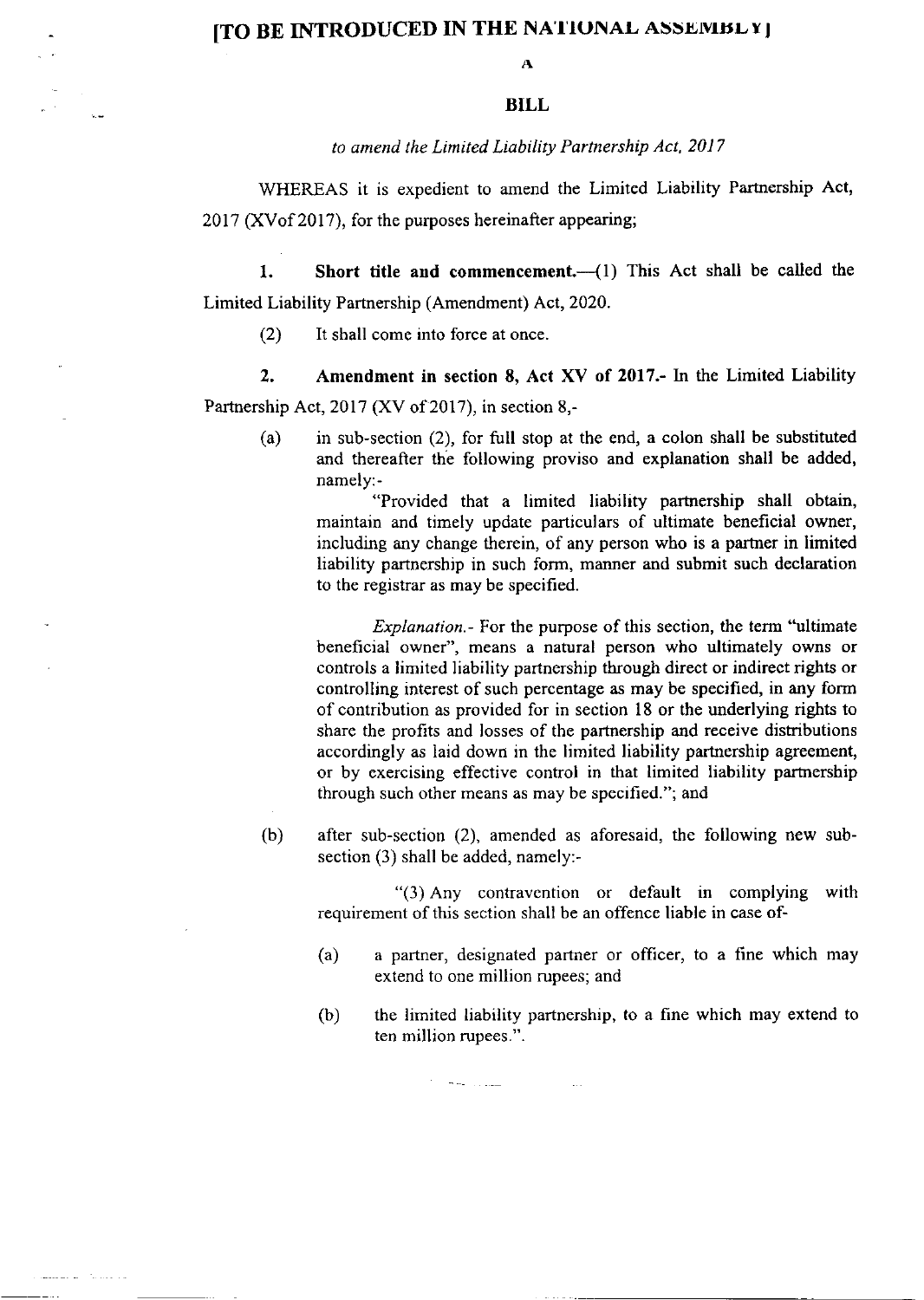## STATEMENT OF OBJECT AND REASONS

## THE LIMITED LIABILITY PARTNERSHIP (AMENDMENT) BILL 2020 - FATF RELATED

The Limited L.ability Partnership (Amendment) Bill 2020 has suggested various amendments to Limited Liability Partnership Act 2017 (XV of 2017) to ensure compliance with the recommendations on anti-money laundering and countering the financing of terrorism issued by the Financial Action Task Force (FATF). Pakistan's 2019 Mutual Evaluation Report (MER) on FATF Recommendations issued by the Asia Pacific Group on Money Laundering (APG) highlighted lack of obligations for limited liability partnerships (LLPs) to hold ultimate beneficial ownership information. The report also highlighted lack of penalties for breach of AML/CFT requirements by LLFs.

Accordingly, the proposed amendments are being made to ensure compliance with FATF's recomnrendation aimed at enhancing the transparency of legal perscns, to fulfill the recommended actions in MER, and to enhance the country's ranking against the aforesaid standards. These are also aimed to conform to the action plan approved by the National Executive Committee on AMUCFT for compliance with the FATF recommendations.

 $\lambda$  the special that h) 11 SK

(Dr. Abdul-Hafeez Shaikh) Advisor to PM on Finance & Revenue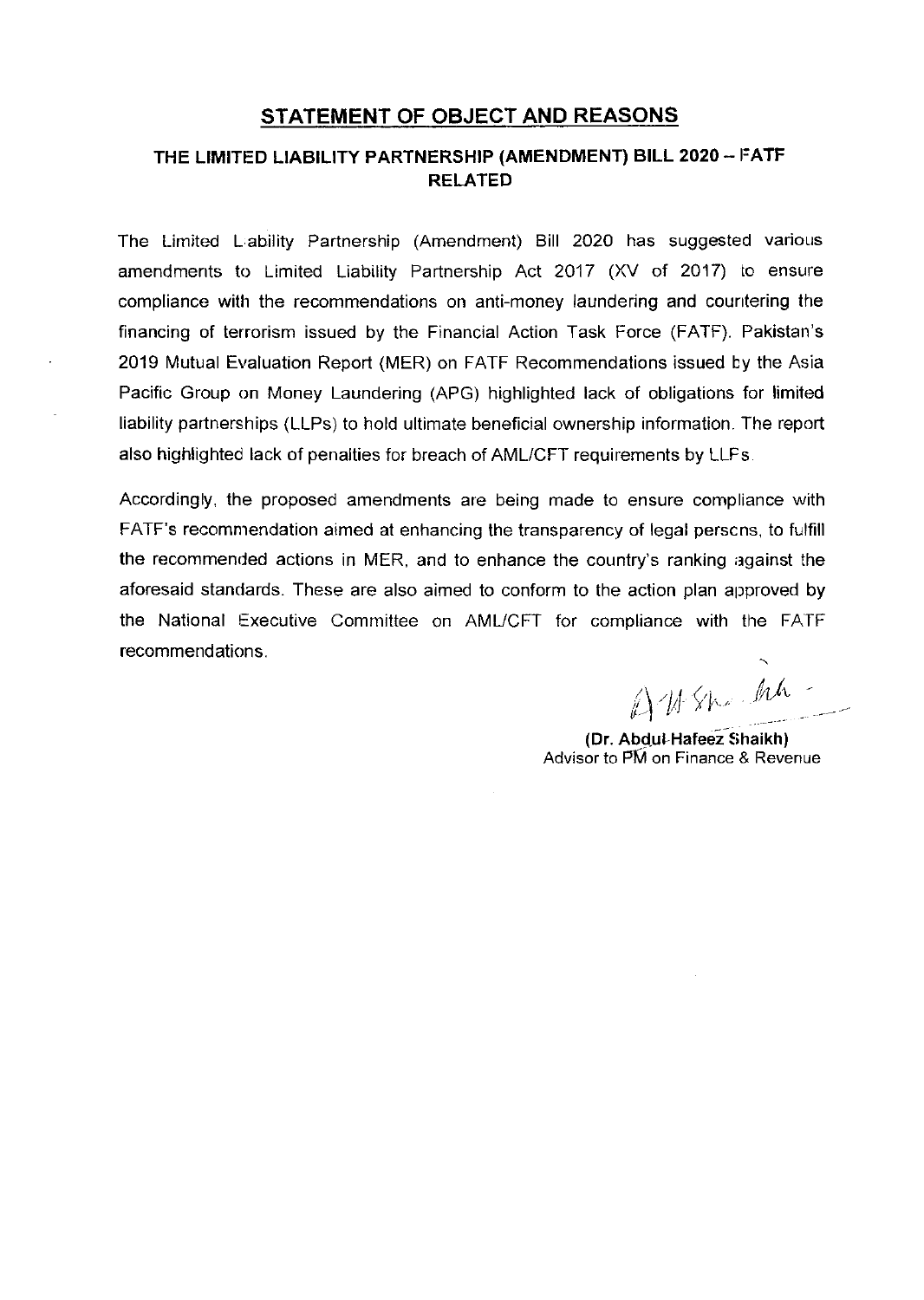5قوی<del>ا ہمبلی میں پیش کرنے کے لئے ا</del> شراکت داری محدود ذمه داری ایکٹ، ۱۷۰۲ء میں ترميم كرنے كابل

ہر گاہ کہ بہقرین مصلحت ہے کہ بعد ازیں رونما ہونے والی اغراض کے لیے شراکت داری محدود ذ مہ داری ا یکٹ، ۲۰۱۷ ، (۱۵ابابت ۲۰۱۷ ، ) میں ترمیم کی جائے؛ ا \_\_\_\_ مختصر عنوان اورآغاز نفاذ: \_\_ (ا) \_\_\_ پیا یکٹ ثراکت داری محدود ذمہ داری (ترمیمی)ا یکٹ ۲۰۲۰ء کےنام سےموسوم ہوگا۔ (۲) پرنی الفورنافذ العمل ہوگا۔ ۲۔ **ایکٹ نمبر ۱۵ایابت کےام<sub>ا</sub> کی ،دفعہ اکی ترمیم:۔** شراکت داری محدود ذمہ داری ایکٹ ، ∠ا ہץ <sub>(</sub>۵اما بت∠ا ہ<sup>ے</sup>) میں،دفعہ ۸میں،۔۔ (الف) ذیلی دفعہ (۲) میں ،آخر میں وقف کامل کو ،رابطہ سے تبدیل کر دیا جائے اور بعد ازاں حسب ذیل فقرہ شرطیداورتشریح کااضا فیکر دیاجائے گا،یعنی:۔ <sup>د م</sup>گرشرط بیہ ہے کہ شرا کت داری محد ود ذ مہ داری آخری انتفاعی مالک کے کوائف حاصل کرے گی ، برقر ارر کھے گی اور بروقت ان کوتاز ہر ّین بنائے گی بشمول اس میں کسی بھی طرح کی تبدیلی کے بکسی بھی شخص کی جو شرا کت محد ود ذ مه داری میں شرا کت دارہو،الیمی صورت میں اورطر پقہ کار میں اور مذکورہ اقر ارنامہ کور جسڑ ارکو پیش کرے گی جیسا کیصراحت کیاجاسکتا ہے۔

**تشریح :۔** اس دفعہ کی اغراض کے لئے ،آخری انٹفاعی''ابتدائی اشفاعی مالک'' سے مرادحقیقی فخص جوشرا کت داری محدود ذیه داری کو حتمی طور پرملکیت میں لیتا یا به کنٹرول کرتا ہےخواہ بلا واسطہ پابلواسط حقوق کے ذریعے پاندکور ہشرح فیصدی کاانضباطی مفادحیسا کہ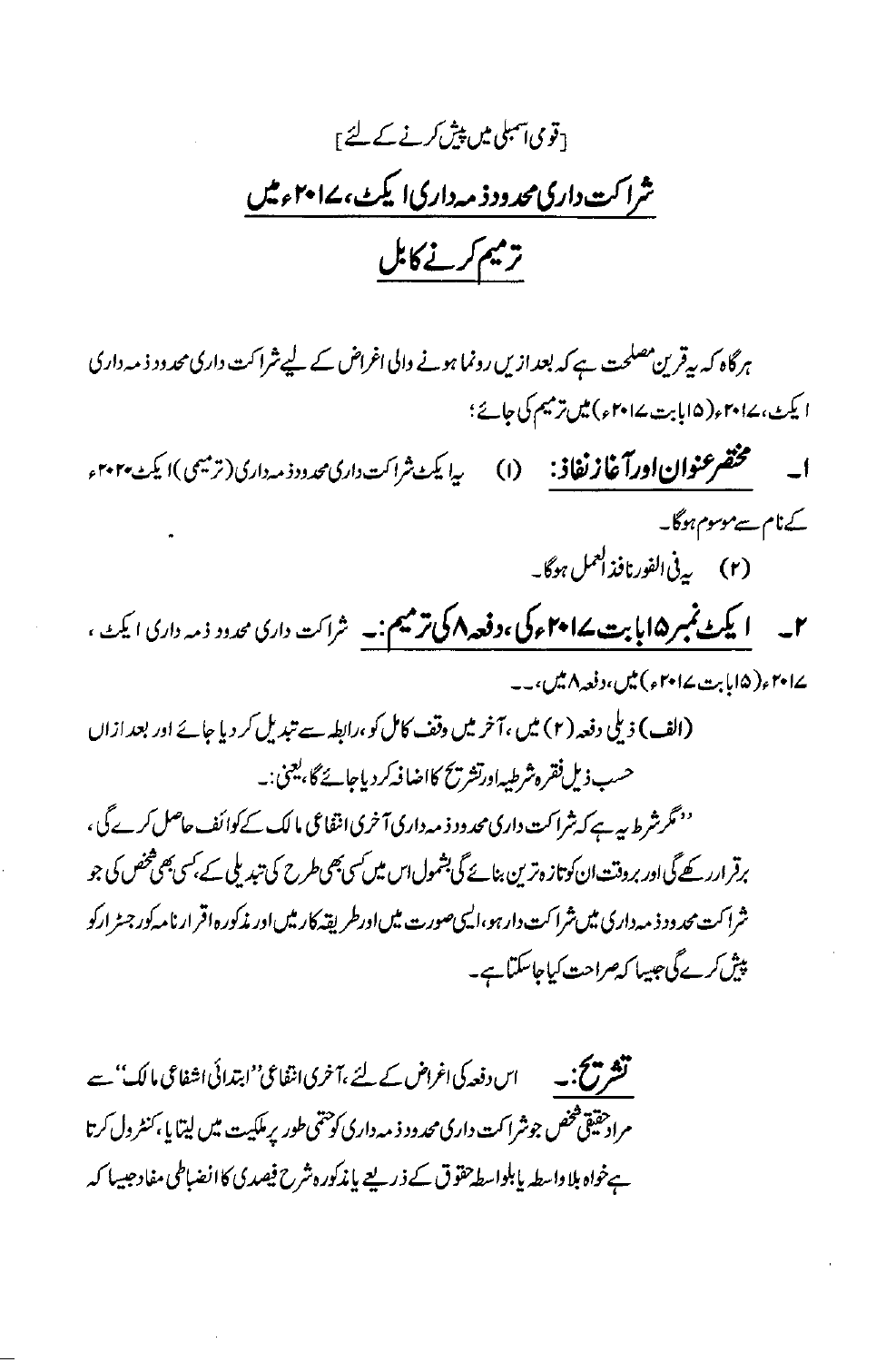(الف) شراکت دار،مقرره شراکت دار یا افسر کی صورت میں ، ج<sub>ر م</sub>انہ جوایک ملین روپے تک ہو سکتاہے؛اور (ب) شراکت داری محدود ذمہ داری کی صورت میں جرمانہ جو دس ملین روپے تک ہوسکتا ہے۔''۔

 $\sim 10^{-11}$ 

,................

 $\sim 10^{-11}$ 

 $\mathbf{p}_t$